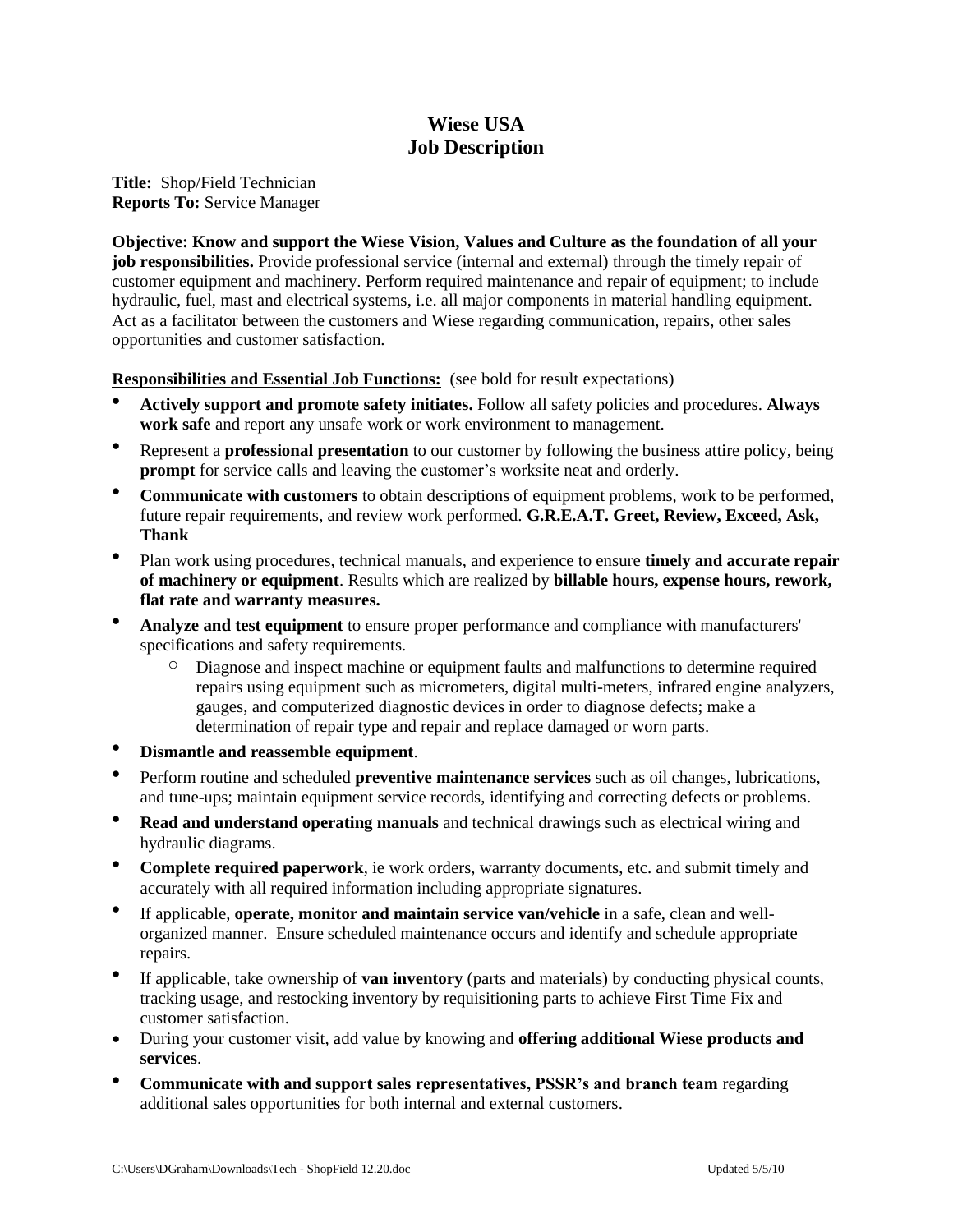- Follow company **process and procedures**, always seek to communicate and **continuously improve** them.
- Take ownership of Branch Dashboard results. Actively **participate in Branch Dashboard meetings** and other continuous improvement activities as needed. **Know**  $1+1 = 4$ **.**
- **Follow the company policies and procedures** set forth in the Company Handbook.
- Various duties assigned as needed.

## **Qualifications**

Vocational/technical training or related on-the-job experience. Knowledge of machines and tools.

## **Physical Demands**

Requires considerable, frequent and strenuous physical exertion such as lifting heavy objects over 50 pounds and crouching or crawling in restricted areas. While performing the duties of this Job, the Team Member is regularly required to sit and talk or hear

## **Work Environment**

Involves moderate risks or discomforts that require special safety precautions, e.g., working around moving parts or machines. Required to use protective clothing or gear, such as safety glasses, gloves, hearing protection or shields when applicable.

## **Complexity of Reasoning**

**Mathematical**: Compute basic mathematical calculations.

**Language**: Read safety rules, instructions in the use and maintenance of shop tools and equipment, and methods and procedures in mechanical drawing and layout work. Write reports with proper format, punctuation, spelling, and grammar, using all parts of speech.

**Reasoning**: Apply principles of rational systems to solve practical problems and deal with a variety of concrete variables in situations where only limited standardization exists. Interpret a variety of instructions furnished in written, oral, diagrammatic, or schedule form. (Examples of rational systems include internal combustion engines and electric wiring systems).

## **Skills and Abilities:**

- perform routine maintenance on equipment and determining when and what kind of maintenance is needed using the appropriate tools
- use monitoring gauges, dials, or other indicators to make sure a machine is working properly
- managing one's own time
- understanding written sentences and paragraphs in work related documents
- understanding the implications of new information for both current and future problem-solving and decision-making
- considering the relative costs and benefits of potential actions to choose the most appropriate one.
- read and understand information and ideas presented in writing
- use coordinated movements of the fingers of one or both hands to grasp, manipulate, or assemble very small objects
- quickly move your hand, your hand together with your arm, or your two hands to grasp, manipulate, or assemble objects
- listen to and understand information and ideas presented through spoken words and sentences
- communicate information and ideas in speaking so others will understand
- keep your hand and arm steady while moving your arm or while holding your arm and hand in one position
- concentrate on a task over a period without being distracted
- remember information such as words, numbers, pictures, and procedures